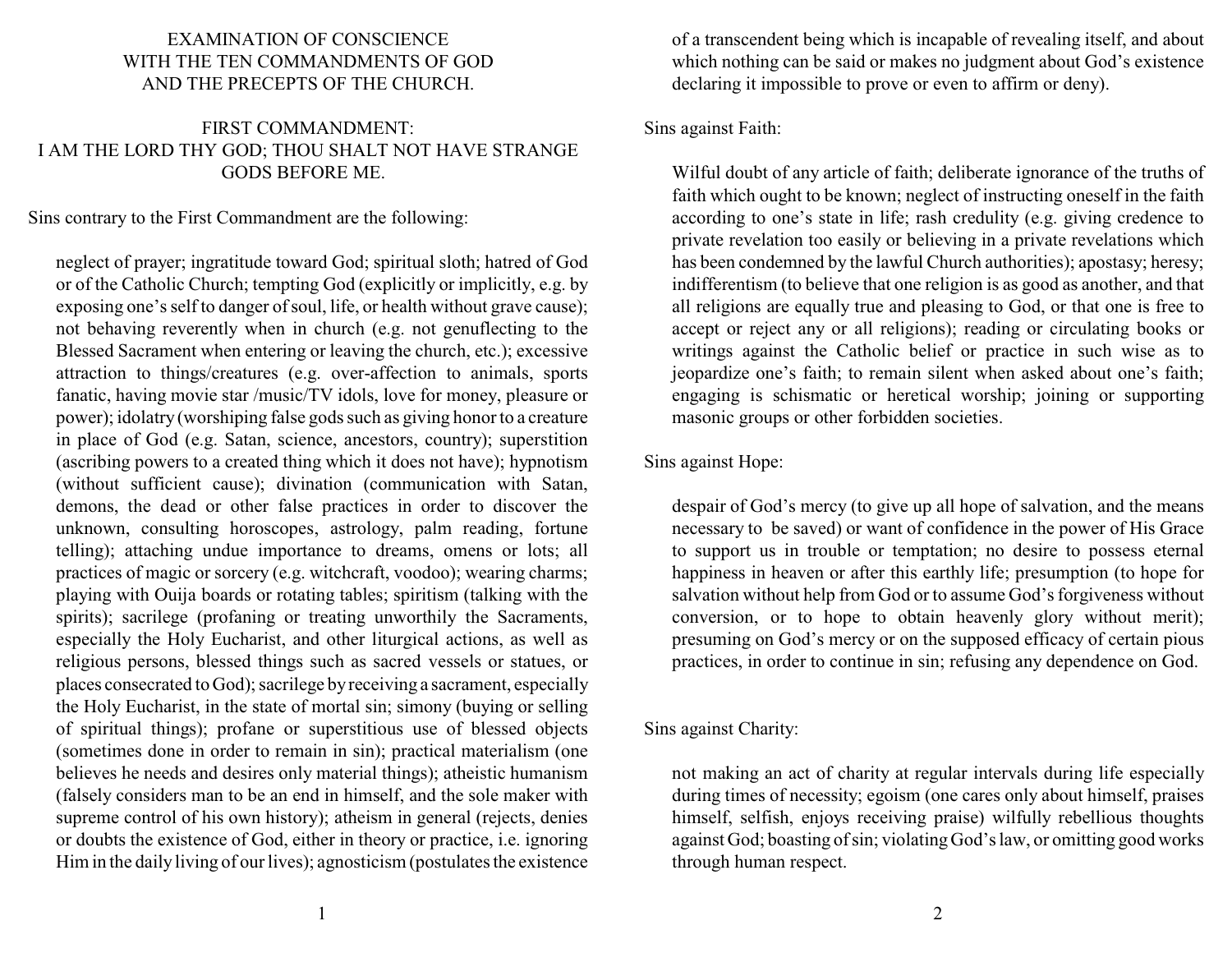### SECOND COMMANDMENT: THOU SHALT NOT TAKE THE NAME OF THE LORD THY GOD IN VAIN

Sins contrary to the Second Commandment:

dishonoring of God by profane or disrespectful use of the Name of God, or of the Holy Name of Jesus Christ, the name of the Blessed Virgin Mary and all the saints; blasphemy (speech or gestures that have contempt for or insult to God, Jesus Christ, the Catholic Church, the Blessed Virgin Mary or the saints); perjury (to promise something under oath with no intention of keeping it, or breaking a promise made under oath); taking false or unnecessary oaths (to call on God to be witness to a lie); breaking vows or promises to God; talking during Mass and in a Church without sufficient reason or to the distraction of others.

## THIRD COMMANDMENT: REMEMBER THAT THOU SHALT KEEP HOLY THE LORD'S DAY

Sins contrary to the Third Commandment:

omission of prayer and divine worship, all unnecessary servile work, and whatever hinders the keeping of the Lord's Day holy; engaging in unnecessary commerce, i.e. buying and selling on Sundays and Holy Days of Obligation.

# FOURTH COMMANDMENT HONOR THY FATHER AND THY MOTHER

Sins contrary to the Fourth Commandment:

For Parents: Hating their children; cursing them; giving scandal to them by cursing, drinking, etc.; allowing them to grow up in ignorance, idleness or sin; showing habitual partiality without cause; deferring a child's baptism; neglecting to watch over their bodily health, their religious instruction, the company they keep, the books they read, etc.; failing to correct them when needful; being harsh or cruel in correction; sending children to Protestant and other dangerous schools; neglect of directing them to attend Holy Mass on Sundays and Holy Days and to frequent reception of the Sacraments.

For Children: All manner of anger or hatred against parents and other lawful superiors; provoking them to anger; grieving them; insulting them; neglecting them in their necessity; contempt or disobedience to their lawful commands.

Husbands and wives: Ill-usage (i.e. using them without consideration for their own welfare and without regard to charity); putting obstacles to the fulfilment of religious duties; want of gentleness and consideration in regard to each other's faults; unreasonable jealousy; neglect of household duties; sulkiness; injurious words; neglect of attempting to secure means of supporting the family due to laziness or timidity.

For Employers: not allowing one's employees reasonable time for religious duties and instruction; giving bad example to them or allowing others to do so; withholding their lawful wages; not caring for them in sickness; dismissing them arbitrarily and without cause; imposing unreasonable policies.

For Employees: disrespect to employers; want of obedience in matters wherein one has bound oneself to obey (e.g. by fulfilling a contract); waste of time; neglect of work; waste of employer's property by dishonesty, carelessness or neglect; violating company policies without sufficient reason.

For Professionals and Civil Servants: culpable lack of the knowledge relating to duties of office or profession; neglect in discharging those duties; injustice or partiality; exorbitant fees (this sin may also be included under the Seventh Commandment).

For Teachers: neglecting the progress of those confided to their care; unjust, indiscreet or excessive punishment; partiality; bad example; loose or false maxims (i.e. teaching them things which are untrue as being true)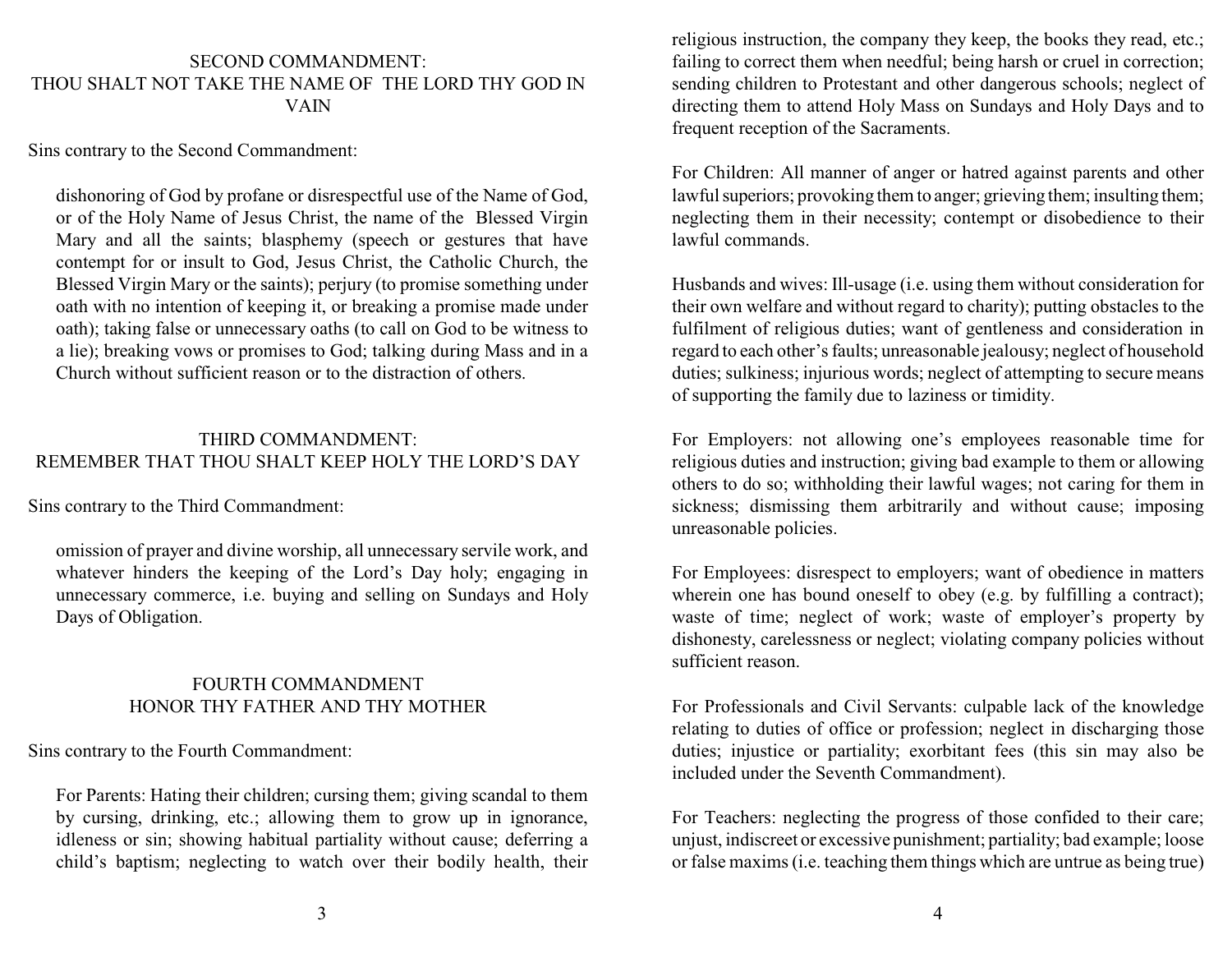Students: disrespect; disobedience; stubbornness; idleness; waste of time; giving in to idle distractions (e.g. partying and undue recreating)

For All: contempt for the laws of State and country as well as of the Church; disobedience to lawful authority; breaking of civil laws.

### FIFTH COMMANDMENT THOU SHALT NOT KILL

Sins against the Fifth commandment include:

murder; performing an abortion; having an abortion, aiding in someone procuring an abortion (the penitent should know that having, causing or aiding in an abortion causing one to be excommunicated); euthanasia; withholding ordinary means to a dying or terminally ill patient; suicide; attempts of suicide, serious thoughts about committing suicide; fighting; quarreling anger; hatred; desires of revenge; human torture; gluttony (excessive eating or drinking); drunkenness; abuse of alcohol, medicine or drugs; endangering other people's lives (e.g. by drinking and driving, by driving too fast, etc.); risking one's own life or limb without a sufficient reason (e.g. daredevil stunts, Russian roulette, etc.); carelessness in leaving about poisons, dangerous drugs, weapons, etc.; mutilation of the body, such as castration, vasectomy, tubal ligation, hysterectomy (without sufficient medical cause); immoral scientific research and its applications; bad example or scandal; disrespect for the dying or the dead; not trying to avoid war; showing aversion or contempt for others; refusing to speak to them when addressed; ignoring offers of reconciliation especially between relatives; cherishing an unforgiving spirit; raillery and ridicule; insults; irritating words and actions; sadness at another's prosperity; rejoicing over another's misfortune; envy at attention shown to others; tyrannical behavior; inducing others to sin by word or example; injury to health by over-indulgence; giving drink to others knowing they will abuse it; taking contraceptive pills which may or may not be an abortifacient; use of prophylactic or barrier methods to avoid pregnancy; using licit means of avoiding conception while fostering a contraceptive mentality; direct sterilization; causing unnecessary suffering or death to animals.

#### SIXTH COMMANDMENT THOU SHALT NOT COMMIT ADULTERY

#### Sins against the Sixth Commandment are the following:

impurity and immodesty in words, looks, and actions, whether alone or with others, telling and listening to dirty jokes; wearing immodest clothing; buying, renting or watching indecent movies, television or books (pornography as well as books which contain impurity); masturbation; fornication (sometimes called premarital sex); prostitution; sodomy (homosexual practices); adultery; divorce; polygamy; incest; sexual abuse; rape; prolonged and sensual kissing; petting or foreplay outside the context of marriage and within the context of marriage not ordering foreplay to the consummation of the natural conjugal act; immodest dancing; dating without taking the necessary precautions to safeguard purity or one's faith.

# SEVENTH COMMANDMENT THOU SHALT NOT STEAL

Sins against the Seventh Commandment are:

stealing; petty thefts (e.g. taking things from one's place of employment to which one is not entitled or taking money from a family member without his permission); cheating; plagiarizing; breaking copyright regulations, (e.g. photocopying without permission); keeping borrowed or lost objects without making a reasonable attempt to restore the other's property; possession of ill-gotten goods; counseling or commanding someone to do injury to another person or to his goods; careless or malicious injury to the property of others; concealment of fraud, theft or damage when in duty bound to give the information; tax evasion by not paying just taxes; business fraud; dishonesty in politics, business, etc.; not paying just debts atscheduled time and neglecting to make reasonable efforts and sacrifices in this matter, e.g. by gradually laying up the amount required; not making reparation or compensation to someone suffering from unjust damages; forcing up prices by taking advantage of the ignorance or hardship of another; usury (lending money at high interest rates to someone in financial difficulty); speculation in which one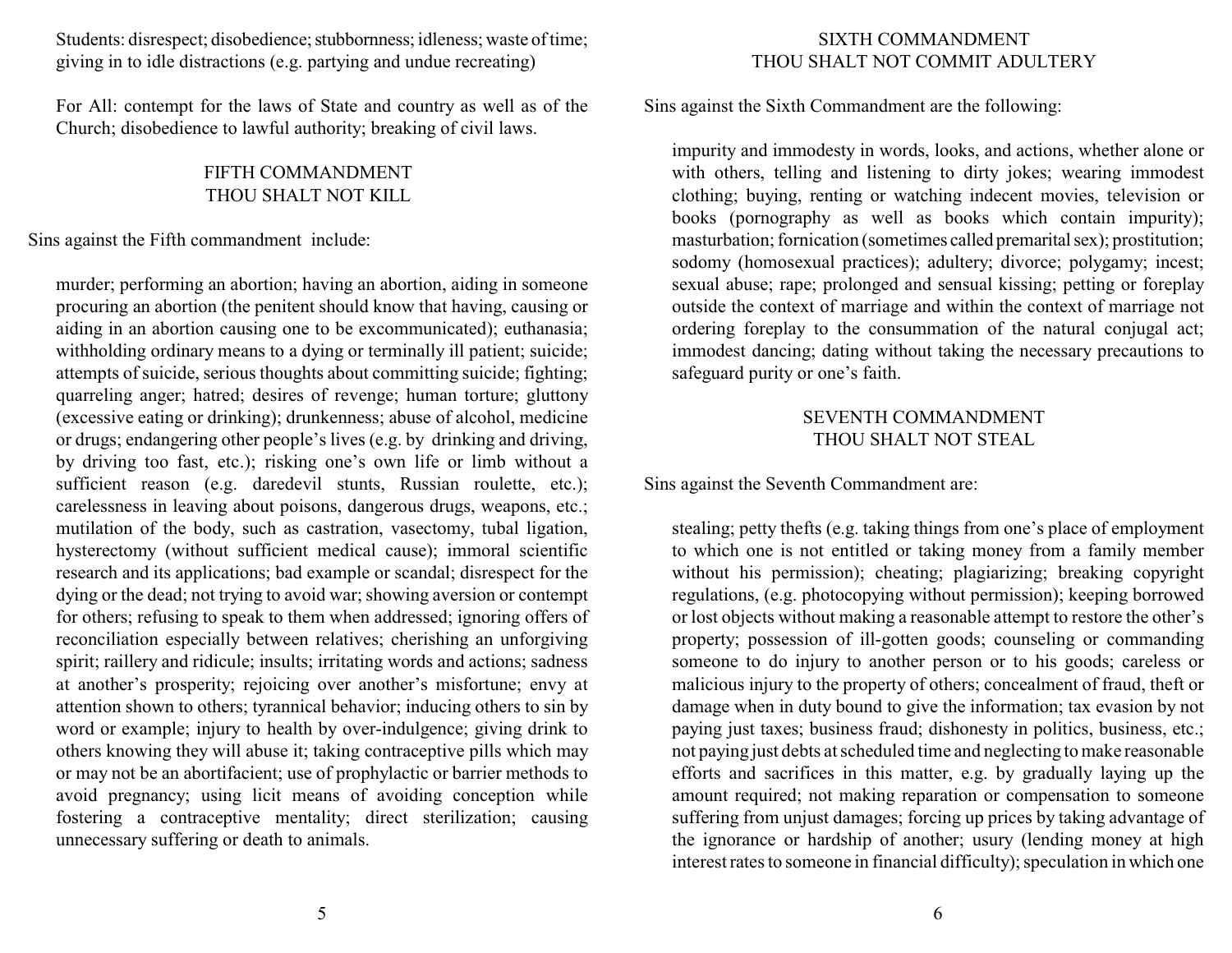contrives to manipulate the price of goods artificially in order to gain an advantage to the detriment of others; corruption in which one influences the judgment of those who must decide in legal matters; accepting bribes; appropriation and use for private purposes of the common goods of an enterprise; work poorly done; paying unjust wages or defrauding an employee of due benefits; forgery of checks and invoices; bouncing checks knowing that there is not enough funds to cover them; excessive expenses and waste; not keeping promises or contract agreements (if the commitments were morally just); gambling and betting (if they deprive someone of basic living needs for himself or others); excessive unnecessary waste of goods, resources, money or funds.

## EIGHTH COMMANDMENT THOU SHALT NOT BEAR FALSE WITNESS AGAINST THY **NEIGHBOR**

Sins contrary to the Eighth Commandment are:

lying; boasting; bragging; flattery; hypocrisy; exaggerating; irony; sarcasm; unjust injury to another's good name either by revealing true and hidden faults (detraction); telling false defects (slander or calumny), talebearing, or spreading rumors; to criticize others, to listen with pleasure to others being criticized; gossiping; unjustly dishonoring another person in his presence (contumely); rash judgment (firmly believing, without sufficient reason, that someone has some moral defect); revealing secrets; publishing discreditable secrets about others, even if true; refusing or delaying to restore the good name one has blackened; baseless accusations; groundless suspicions; rash judgments of others in our own mind.

### NINTH COMMANDMENT THOU SHALT NOT COVET THY NEIGHBOR'S WIFE

The Ninth Commandment forbids all those impure thoughts and desires which we take deliberate pleasure in so thinking, or we willingly consent to it whenever these unchaste thoughts or passions come into our mind. The penitent should keep in mind that any sin listed under the sixth commandment in which one willing or deliberately entertains may have the same degree of gravity, i.e. either mortal or venial sin.

# TENTH COMMANDMENT THOU SHALT NOT COVET THY NEIGHBOR'S GOODS

The Tenth Commandment forbids the following:

envy (desire another goods); jealousy (a zealous vigilance in keeping a good enjoyed by oneself from others); greed and the desire to have material goods without limit (avarice); the desire to become rich at all costs; businesses or professions who hope for unfavorable circumstances for others so that they may personally profit from it; envious of someone else's success, talents, temporal or spiritual goods; the desire to commit injustice by harming someone in order to get his temporal goods.

#### THE PRECEPTS OF THE CHURCH

Besides the Ten Commandments of God, the faithful are also bound to follow the Precepts of the Church. The power for making these laws comes from Jesus Christ, and includes everything necessary for the government of the Church and for the direction of the faithful in order that they may attain their eternal salvation.

# FIRST PRECEPT TO ASSIST AT HOLY MASS ON ALL SUNDAYS AND HOLY DAYS OF OBLIGATION

There are Six Holy days of obligation:

- 1) Christmas Day (December 25)
- 2) The Circumcision (January 1)
- 3) Ascension Thursday (40 days after Easter)
- 4) The Assumption (August 15)
- 5)All Saints Day (November 1)
- 6)The Immaculate Conception (Dec. 8)

The Church obliges us to abstain from servile work on Holy Days of Obligation, just as on Sundays, as far as we are able. Catholics who must work on Holy Days are obliged to attend Holy Mass unless excused by a